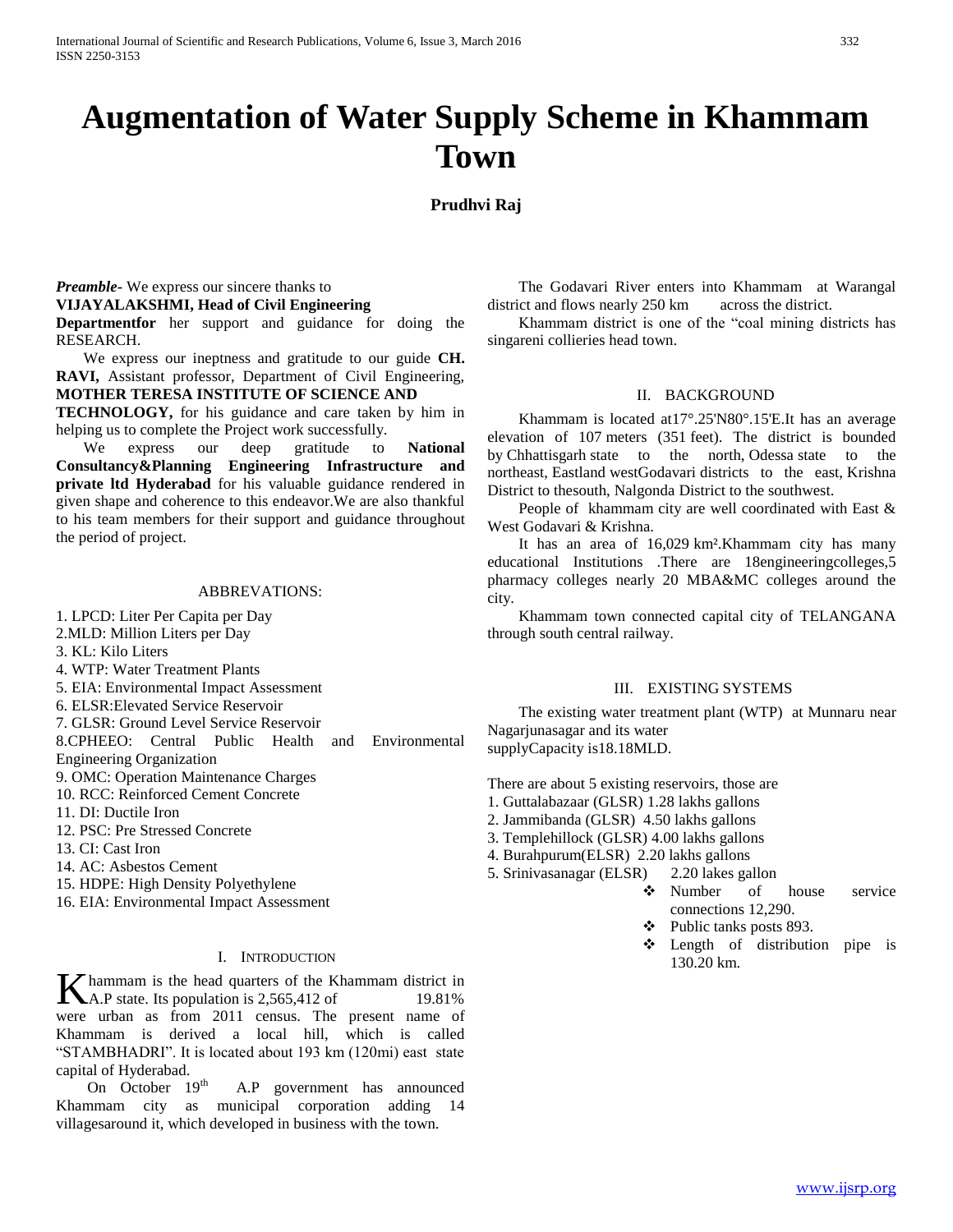## IV. NEED OF RESERACH

#### POPULATION PROJECTION:

 Based on 2011 censes by incremental increase method % of population trend is as follows

| YEAR                        | POPULATION | POPULATION TREND |
|-----------------------------|------------|------------------|
| <b>%OF POPULATION TREND</b> |            |                  |
| 2001-11 236030              | 83716      |                  |
| 8.371%                      |            |                  |
| 2011-21 366175              |            | 130145           |
| 13.014%                     |            |                  |
| 2021-31 54274               |            | 917657           |
| 17.65%                      |            |                  |
| 2031-41 765752              |            | 223003           |
| 22.300\%                    |            |                  |
| <b>WATER DEMAND:</b>        |            |                  |
|                             |            |                  |

| YEAR |           |                   |        | POPULATION(lakhs)LPCD (MLD) |
|------|-----------|-------------------|--------|-----------------------------|
|      |           | WATERDEMAND (MLD) |        |                             |
| 2011 |           | 2.36              | 135    | 31.56                       |
| 2021 | 3.66      | - 135             | 49.409 |                             |
| 2031 | 5.42      | - 135             | 73.17  |                             |
|      | 2041 7.65 | - 135             | 103.36 |                             |
|      |           |                   |        |                             |

 The LPCD 135MLD based on CPHEEO manual. Considering for the population the demand is 75MLD. Available quantity of water is 18.18%. Difference of demand is  $73.17-18.18=54.89$  MLD. Intermediate water demand required for 2031 is 55 MLD. The ultimate demand for  $2041$  is  $103.36-55 = 48.56$  MLD. Additional of 48.56MLDis to be required.

## V. RESERACH PROPSALS DETAILS:

 TO meet the 2021 demand of 55MLD the project component proposals are

> Intake wells with REINFORCED CONCRETE CEMENT(RCC) with 55MLD

Raw water main

- Summer Storage tank
- Water treatment plant

#### **WATER TREATMENT PROCESS:**

 The main object of the treatment process is to remove the impurities of raw water and bring the quality of water to the required standards.

#### **1.INTAKE PIPE:**

 Intake pipe is the arrangement to take the raw water from lake or reservoir to supply the water treatment plant. Generally the intake pipes are in circular shape to collect the raw water .Generally the intake pipe with diameter of 4 to 7 meters to collect water from rivers. The intake pipes are with diameter of mm. The raw water is supplied to the intake pipes with the help of electric motor or gravity mains.

## PRELIMINARY TREATMENT:

 In this preliminary treatment the solid and liquid wastages are removed by screening process .

#### **2.PROTECTIVE BAR SCREEN:**

 The first step in the treatment of waste water is the removal of larger particles of floating and suspended matters by coarse screenings. In most of the plants this is accomplished by a set of inclined parallel bars, fixed at certain distance apart in a channel. These could have been properly called as "RACKS", instead these are referred to as "BAR SCREENS".

 The cross-sectional area of this chamber is always greater than that of inflowing sewer. The length of this channel should be sufficiently long to prevent eddies around the screen. The suggested velocity in the screening channel is 60cm/sec to 70 cm/sec. Clear spacing of bars may be from 25 to 50 mm for hand cleaned bar screens, this may range from 15mm to 75 mm for mechanically cleaned bar screens. Generally the sizes of bar screens are 15mm width and 50 mm depth.

## **3.GRIT CHAMBER:**

 Grit chambers are designed to remove grit, consisting of sand, gravel, cinders, or other heavy solid materials. In this the solid materials are settled down and clear water is pumped to the next process. The detention time in the grit chamber is 30 to 60 seconds. In grit chamber 0.20 mm size suspended settle able solids of specific gravity 2.60 are removed.

#### **4.LOW LIFT PUMP WELL:**

 In this chamber the water is pumped to the next operation with the help of motor arrangement by pumping arrangement.

#### **5.CHLORINATION:**

The History of Chlorination

 Chlorine was first discovered in Sweden in 1744. At that time, people believed that odours from the water were responsible for transmitting diseases. In 1835, chlorine was used to remove odours from the water, but it wasn't until 1890 that chlorine was found to be an effective tool for disinfecting; a way to reduce the amount of disease transmitted through water. Today, chlorination is the most popular method of disinfection and is used for water treatment all over the world

#### **Pre-chlorination:**

 The addition of chlorine in the collection system serving the plant or at the head works of the plant prior to other treatment processes mainly for odor and corrosion control. Also applied to aid disinfection, to reduce plant BOD load, to aid in settling, to control foaming in Imhoff units, and to help remove oil. In water treatment, pre-chlorination can be used to control tastes and aquatic growth and to aid in coagulation and settled. The dosage of chlorine in this process is 0.10 to 0.50 ppm to the filter plant.

# **6.Coagulation:**

## **Coagulant Chemicals**

 Coagulant chemicals come in two main types - primary coagulants and coagulant aids. Primary coagulants neutralize the electrical charges of particles in the water which causes the particles to clump together. Coagulant aids add density to slowsettling flocs and add toughness to the flocs so that they will not break up during the mixing and settling processes.

 Primary coagulants are always used in the coagulation/flocculation process. Coagulant aids, in contrast, are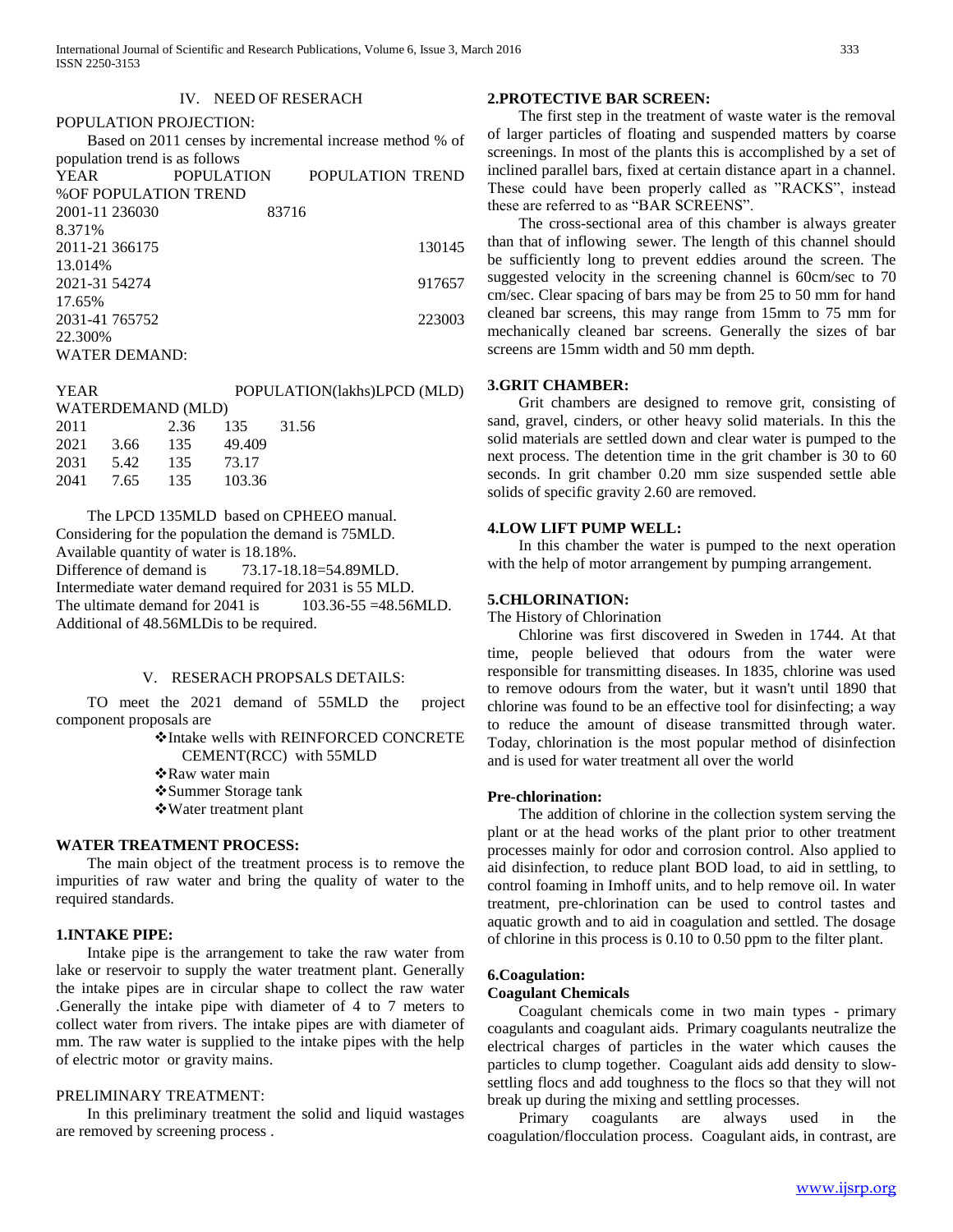not always required and are generally used to reduce flocculation time.

 Chemically, coagulant chemicals are either metallic salts (such as alum) or polymers. **Polymers** are man-made organic compounds made up of a long chain of smaller molecules. Polymers can be either **cationic** (positively charged), **anionic** (negatively charged), or **nonionic** (neutrally charged.) The table below shows many of the common coagulant chemicals and lists whether they are used as primary coagulants or as coagulant aids.

Generally the dosage of alum varies from 5 mg/litre for relatively clear water and 25 mg/litre for very turbid water.

| <b>Chemical Name</b>      | <b>Chemical Formula</b>                |
|---------------------------|----------------------------------------|
| Aluminum sulfate (Alum)   | $Al_2(SO_4)_3 \cdot 18 H_2O$           |
| Ferrous sulfate           | $FeSO4 \cdot 7 H2O$                    |
| Ferric sulfate            | $Fe2(SO4)3 \cdot 9 H2O$                |
| Ferric chloride           | FeCl <sub>3</sub> · 6 H <sub>2</sub> O |
| Cationic polymer          | Various                                |
| Calcium hydroxide (Lime)  | Ca(OH) <sub>2</sub>                    |
| Calcium oxide (Quicklime) | CaO                                    |
| Sodium aluminate          | $Na2Al2O4$                             |
| <b>Bentonite</b>          | Clay                                   |
| Calcium carbonate         | CaCO <sub>3</sub>                      |

# **7.FLOCCULATION:**

 After thoroughly mixing of coagulants in the water next operation is flocculation. Flocculates are slow stirring mechanisms, which forms FLOC. Flocculates mostly consists of paddles which are revolving at very slow speed about 2-3r.p.m . The detention time for best results should be 30-60 minutes.

## **8.SEDIMENTATION:**

Solids are removed by **[sedimentation](http://techalive.mtu.edu/meec/module03/Glossary.htm#sedimentation)** (settling) followed by [filtration.](http://techalive.mtu.edu/meec/module03/Glossary.htm#filtration) Small particles are not removed efficiently by sedimentation because they settle too slowly; they may also pass through filters. They would be easier to remove if they clumped together (coagulated) to form larger particles, but they don't because they have a negative charge and repel each other (like two north poles of a magnet).

In [coagulation,](http://techalive.mtu.edu/meec/module03/Glossary.htm#coagulation) we add a chemical such as [alum](http://techalive.mtu.edu/meec/module03/Glossary.htm#alum) which produces positive charges to neutralize the negative charges on

the particles. Then the particles can stick together, forming larger particles which are more easily removed.

The coagulation process involves the addition of the chemical (e.g. alum) and then a rapid mixing to dissolve the chemical and distribute it evenly throughout the water.

## **Sedimentation Process**

 **I**n Water Treatment Process Sedimentation is the process of removal of suspended particles that are heavier than water by gravitational settling. Most raw water will contain mineral and organic particles. The density of mineral particles is usually between 2000 to 3000 kg/m3 and can easily settle out by gravity. Organic particles, on the other hand, have densities ranging from 1010 to 1100 kg/m3and take a long time to settle by gravity. In conventional water treatment, coagulants are used to destabilize particle to form larger and settable solids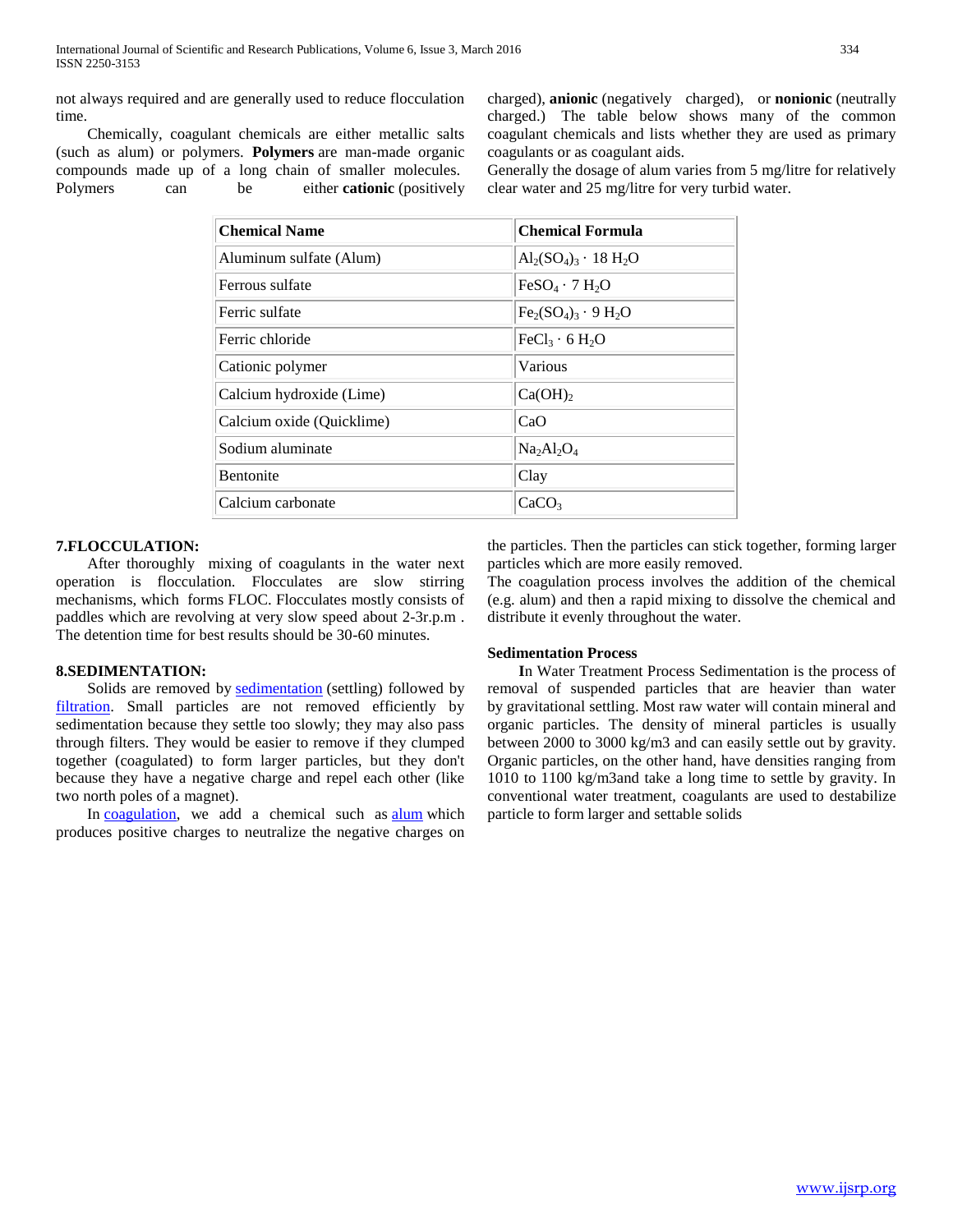International Journal of Scientific and Research Publications, Volume 6, Issue 3, March 2016 335 ISSN 2250-3153



#### 9.FILTERATION:

 During the normal filtration operation he water enters through the top part of the filter to the supertant layer.

 The inlet pipe has two holes to release the possible accumulation of air at the top of the inlet pipe. The water will remain in the supermen ant layer for several hours, during which time the suspended particles will settle. The obstruction of the filter will cause the supernatant layer to rise to the brim, at which time it will be necessary to clean the sand bed. There must be 20cm of free space above the brim. The greatest biological activity takes place on the surface layer of sand, where the majority of pathogenic organisms in the water are removed. The bed must be between 30 and 40cmhigh, depending on the quality of the gross volume of water. The inner walls of the filter box in the section containing the filtration bed must have a rough finish to prevent the formation of short-circuits.

 The sand must go through a sifting process to eliminate grains that are too thick or too fine .Both the gravel and the sand must then be washed before being placed in the filter, in order to eliminate organic matter and clay (see Operation and Maintenance chapter).The water goes through the filtration sand bed to the drainage system underneath, which is comprised of porous pipes leading to the next unit. Layers of gravel are placed on top of the porous pipes at the bottom to support the sand .Outside the filter, the outlet pipe has a 10-20cm tee pipe above the sand bed to prevent any accidental discharge from the filter which could affect the layer of micro organisms and avoid the formation of negative pressures during the operation. This pipe serves the same purpose as the device that controls the minimum level in conventional..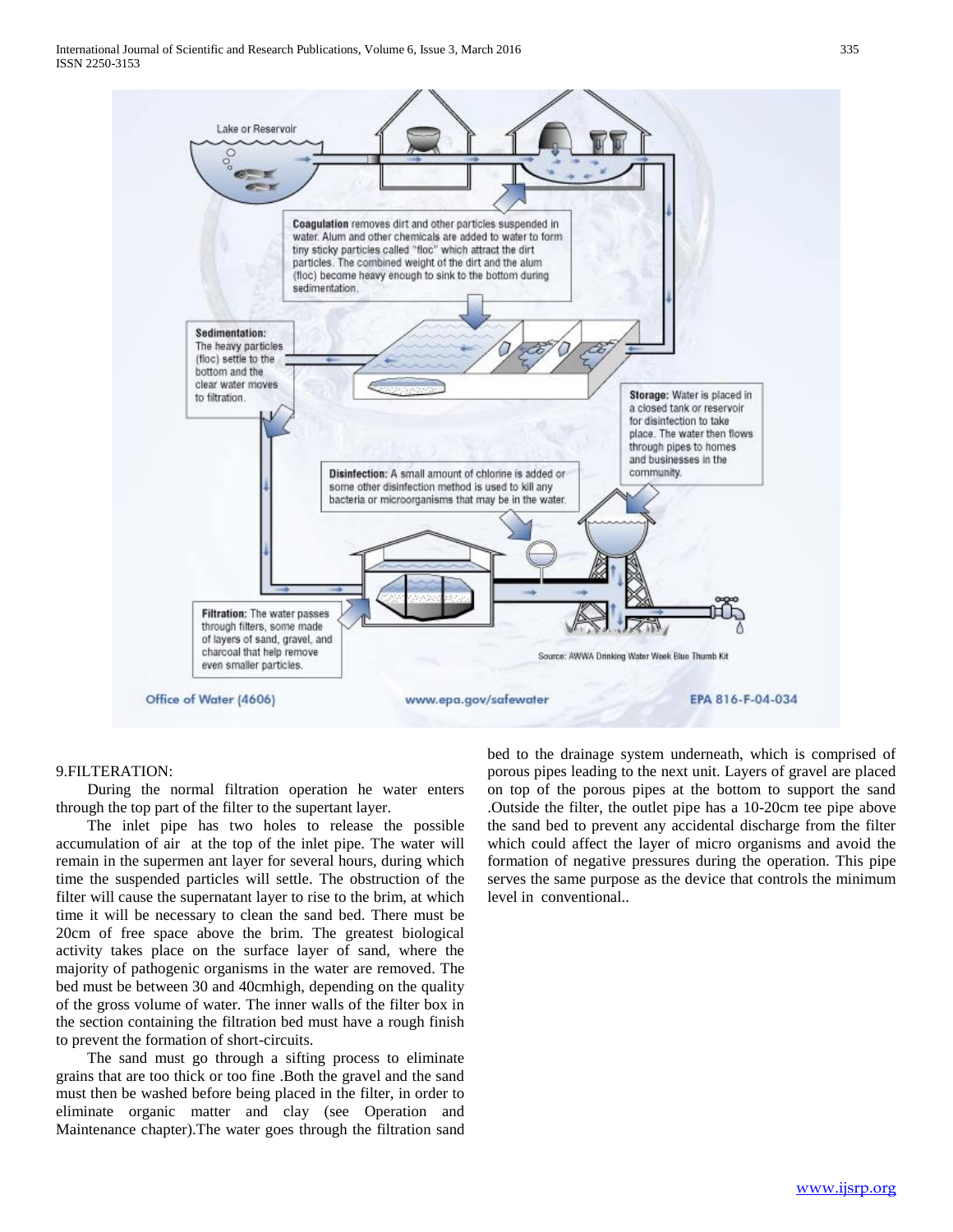| <b>PARAMETER</b>                     | VALUES                       |
|--------------------------------------|------------------------------|
| Number of pre-filters                | $(n) \leq 2$                 |
|                                      | VF Filtration<br>rate        |
| (flow/area) $(m/h)$                  |                              |
| FL                                   | $0.1 - 0.2$                  |
| Sedimentation or pre-filter $+FL$    | $0.15 - 0.3$                 |
| Sedimentation + pre-filter + $FL$    | $0.3 - 0.5$                  |
| Area of a filter $(A)$               | $A = Q / (n x)$              |
| VF)                                  |                              |
| Minimum cost coefficient (K)         | $K = 2n/(n+1)$               |
| Length of filter (m)                 | $L = \sqrt{(area \times K)}$ |
| Total height of the gravel bed (m)   | $0.1 - 0.3$                  |
|                                      | Layers thickness (m)         |
| size (mm)                            |                              |
| First layer (gravel)                 | $\leq$ 0.05 1.5 – 4.0        |
| Second layer (gravel)                | $\leq 0.054 - 15$            |
| Third layer (gravel)                 | $\leq 0.15$ 10 - 40          |
| Height of the sand bed (m)           | $0.3 - 0.4$                  |
| Effective diameter of the sand (D10) | $0.15 - 0.4$                 |
| Uniformity coefficient (D60/D10)     | $1.8 - 3$                    |
| Height of free border (m)            | 0.2                          |
| Height of supernatant layer (m)      | $1 - 1.5$                    |



Horizontal flow of water in WTP

## **10.CLEAR WELL:**

 After post chlorination the treated water is collected into the clear well.

## **POST CHLORINATION:**

 When the water is added in the water after all treatment is called as POSTCHLORINATION. Chlorine added in the clear well .The minimum contact period is 30 minutes ,before use of water.

# **11.FIOURIDATION:**

 The fluoridation of drinking water is an important part of the overall strategy to improve the dental health of the population. Fluoride helps to strengthen the structure of the tooth and to repair damage to the enamel from acids in the mouth. Having healthy teeth is critical for healthy nutrition and selfesteem as well as reducing pain and tooth loss that can come from cavities.

 The major advantage of water fluoridation is that it benefits allmembers of the community. While some children and adults use fluoridated tooth paste on a regular basis and visit adentist every year for cleaning and other preventive care, others do not have access to these services for financial or other reasons. Without fluoridated water, these children and adults would be at an added disadvantage.

 If the fluoride concentration in the treated water is less than 1.0 mg/litre it will be harmful to the health.

# **12. HIGH LIFT PUMP WELL:**

 From clear well the water is pumped to the supply reservoir with high efficiency of motors.

## **13.ELEVATED SERVICE RESERVIOR:**

 The treated water is stored in the ELSR to supply the distribution system.

# **14.DISTRIBUTION SYSTEM:**

# **WATER DISTRIBUTION SYSTEMS**

 Distribution system is a network of pipelines that distribute water to the consumers.

 They are designed to adequately satisfy the water requirement for a combination of

- Domestic
- Commercial
- Industrial
- Fire fighting purposes.

A good distribution system should satisfy the followings:

- Adequate water pressure at the consumer's taps for a specific rate of flow (i.e, pressures should be great enough to adequately meet consumer needs).
- $\triangleright$  Pressures should be great enough to adequately meet fire fighting needs.
- $\triangleright$  At the same time, pressures should not be excessive because development of the pressure head brings important cost consideration and as pressure increases leakages increases too.

 Note: In tower buildings, it is often necessary to provide booster pumps to elevate the water to upper floors.

 $\triangleright$  Purity of distributed water should be maintained. This requires distribution system to be completely watertight.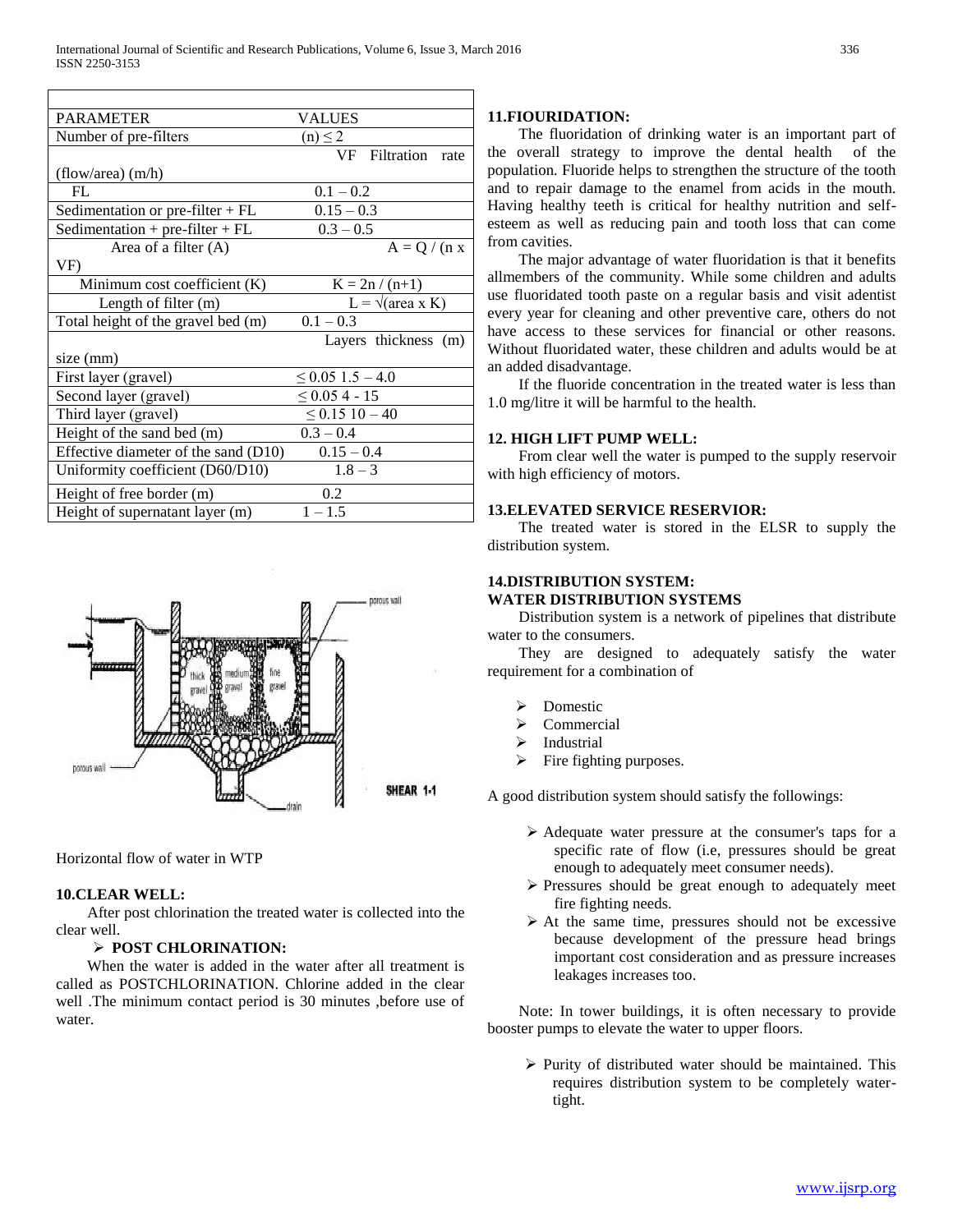- $\triangleright$  Maintenance of the distribution system should be easy and economical.
- $\triangleright$  Water should remain available during breakdown periods of pipeline. System of distribution should not such that if one pipe bursts, it puts a large area without water. If a particular pipe length is under repair and has been shut down, the water to the population living in the down-stream side of this pipeline should be available from other pipeline.
- During repairs, it should not cause any obstruction to traffic.

## A. Branching Pattern with Dead End



Main (trunk) line

## **A. Branching pattern with dead end.**

- **EXP** Reservoir
- $\triangleright$  Sub-main
- $\triangleright$  Sub-main
- > Branches
- $\triangleright$  Main (trunk) line
- $\triangleright$  Similar to the branching of a tree.

#### It consists of

- $\triangleright$  Main (trunk) line
- $\triangleright$  Sub-mains
- $\triangleright$  Branches
- $\triangleright$  Main line is the main source of water supply. There is no water distribution to consumers from trunk line.
- $\triangleright$  Sub-mains are connected to the main line and they are along the main roads.
- > Branches are connected to the sub-mains and they are along the streets. Lastly service connections are given to the consumers from branches.

## 8. EXTENT OF LAND REQUORED:

- To construct SUMMER Storage Tanks in 5 ACRES
- To construct WTP in 2ACRES
- To construct Reservoirs in 1.5ACRES

## 9.PROJECTCOST:

1. Construction of intake well (RCC) 200 lakhs

| 2.<br>Construction of<br>20 lakhs                                                | pump                                     | house      |                  |             |
|----------------------------------------------------------------------------------|------------------------------------------|------------|------------------|-------------|
| 3.<br>Pumps& motor                                                               | with                                     | electrical |                  | equipments- |
| 7501akhs                                                                         |                                          |            |                  |             |
| 4.<br>Construction of                                                            |                                          | summer     | storage<br>tanks |             |
| 9501akhs                                                                         |                                          |            |                  |             |
| 5construction of 60MLD WTP<br>1800 lakhs                                         |                                          |            |                  |             |
| Construction 3ELSR<br>90 lakhs                                                   |                                          |            |                  |             |
| 7. Construction of 2GLSR                                                         |                                          |            |                  |             |
| 40 lakhs                                                                         |                                          |            |                  |             |
| 8.                                                                               | Construction                             | of         |                  | sump-       |
| 25 lakhs                                                                         |                                          |            |                  |             |
| Pumping system:                                                                  |                                          |            |                  |             |
| А.<br>pump                                                                       | main                                     | DI         | pipes            |             |
| 240 lakhs<br>.Ground<br>B.                                                       | main                                     | <b>PSC</b> | pumps            |             |
| 150 lakhs                                                                        |                                          |            |                  |             |
| C. feeder main reservoir to reservoir (DI pipes)                                 |                                          |            |                  |             |
| 180 lakhs                                                                        |                                          |            |                  |             |
| D. Distribution main (AC pipes)                                                  |                                          |            |                  |             |
| 250 lakhs                                                                        |                                          |            |                  |             |
| Land required for schemes is 8.5 ACRES.CONSIDERING                               |                                          |            |                  |             |
| COST FOR 1 ACRE is 60 lakhs.                                                     |                                          |            |                  |             |
| Overall cost for land is $8.5*60 = 52.5 \text{ CRS}$<br>TIME of project 3 years. |                                          |            |                  |             |
| 10.PHASING                                                                       | OF                                       | PROJECT    | COMPONENT        |             |
| HORIZONEYEAR:                                                                    |                                          |            |                  |             |
| PHASE1: For 2031 the capacity 55MLD for all above proposed                       |                                          |            |                  |             |
| component                                                                        |                                          |            |                  |             |
| PHASE2: A 2031-2041ditional of 48.5MLD is required during                        |                                          |            |                  |             |
| the year 2031-2041                                                               |                                          |            |                  |             |
|                                                                                  |                                          |            |                  |             |
| PIPE MATERIALS:<br>❖                                                             | Pumping mains DI pipes (300mm&350mm)     |            |                  |             |
| ❖                                                                                | Gravity main PSC/RCC pipes(500mm&600mm)  |            |                  |             |
| ÷                                                                                | Feeder Main DI pipes (400mm&450mm)       |            |                  |             |
| ❖                                                                                | Distribution mains AC pipes(100mm&125mm) |            |                  |             |
| 11. FUNDING CASH FLOW STATEMENT:                                                 |                                          |            |                  |             |
| Government of India<br>$-70%$<br>❖                                               |                                          |            |                  |             |
| ❖<br>State Government of India - 20%                                             |                                          |            |                  |             |
| ❖ Urban Local Bodies -10%<br>12. ISSUES &PERMISSIONS REQUIRED:                   |                                          |            |                  |             |
| Approval of the project from government<br>❖                                     |                                          |            |                  |             |
|                                                                                  |                                          |            |                  |             |

- $\triangleleft$  acquisition land for units
- $\triangleleft$  land Revenue permissions
- $\triangleleft$  Funds for project
- 13. BENEFITS OF SCHEME:
	- Peoples have potable water at the doors
	- $\triangle$  Improve the health conditions
	- Minimize water born diseases &100% population coverage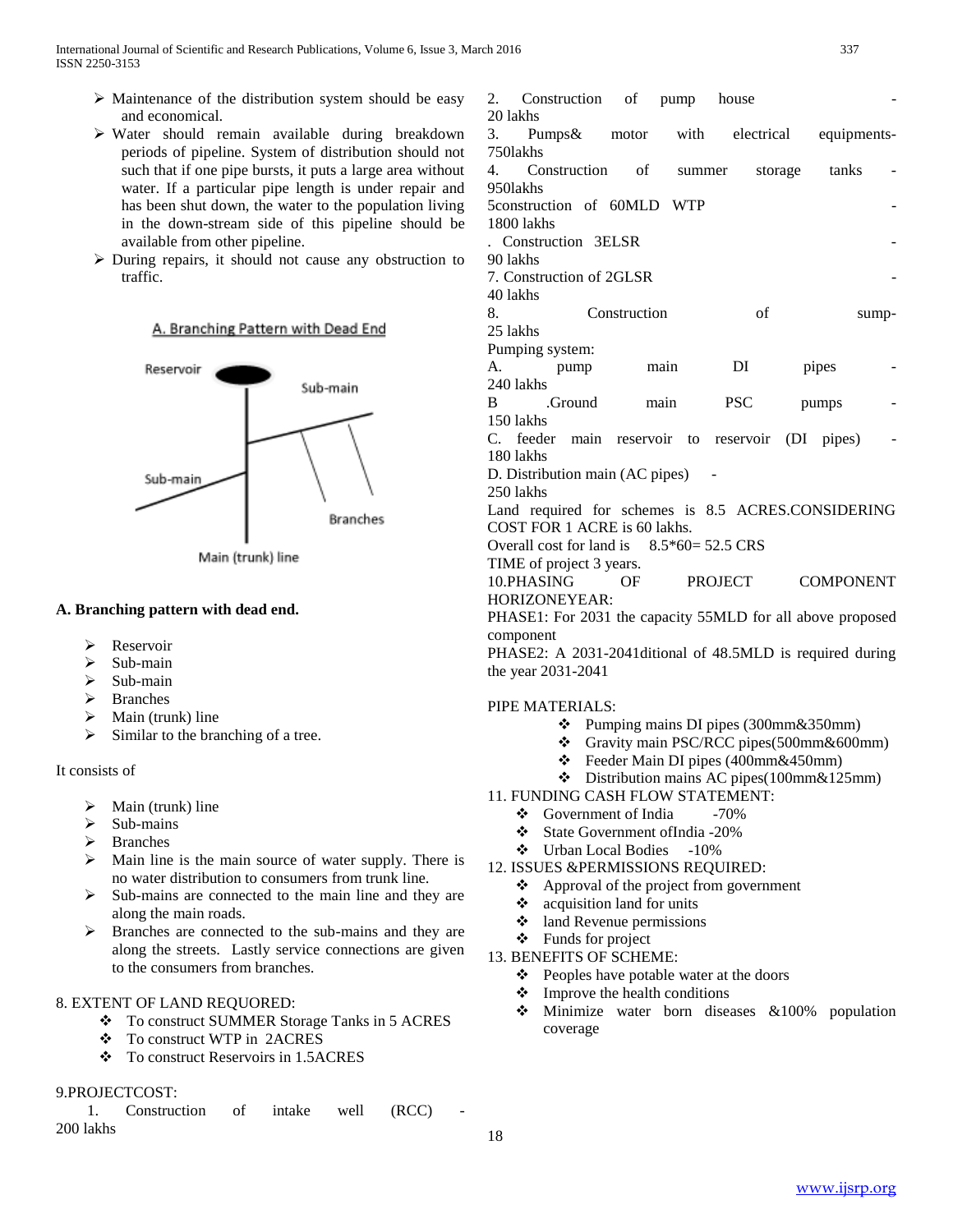International Journal of Scientific and Research Publications, Volume 6, Issue 3, March 2016 338 ISSN 2250-3153

#### 14. ENVIORNMENTAL IMPACT ASSESSMENT:

 The water supply augmentation scheme is a non –polluting proposal to supply additional

 Water for residing within the municipality limits of khammam .There are no significant

 Environmental issues in the proposal project. Hence EIA is not envisaged in the present scenario .

## 15. COST RECOVERY:

- Connection charges to be implied.
- Existing system.
- Proposal Tariff.
- 100% Tariff collection (It is connection charges next monthly report).

# CASH FLOW STATEMENTS:

| SHARE AMOUNT              | <b>YEAR2015</b>            |
|---------------------------|----------------------------|
| YEAR2016                  | YEAR2017                   |
| Government of India (70%) | 10.50crs 14.00crs 12.25crs |
| State Government (20%)    | 3.00 <sub>crs</sub>        |
| $4.00$ crs                | $3.50$ crs                 |

## Urban Local Bodies (10%) 1.50crs 2.00crs 1.75crs TOTAL 15crs 20crs 17.5crs

## 16. OPERATION AND MAINTANANCE:

 The WTPS are operated with skilled labour to resist technical problems.

 Maintenances of WTPS with proper manner to get pure quality of water to supply people.

 The position of machine parts of WTP are checked periodically.

#### 17.DRAWING&PLANS:



**KHAMMAM TOWN PLAN**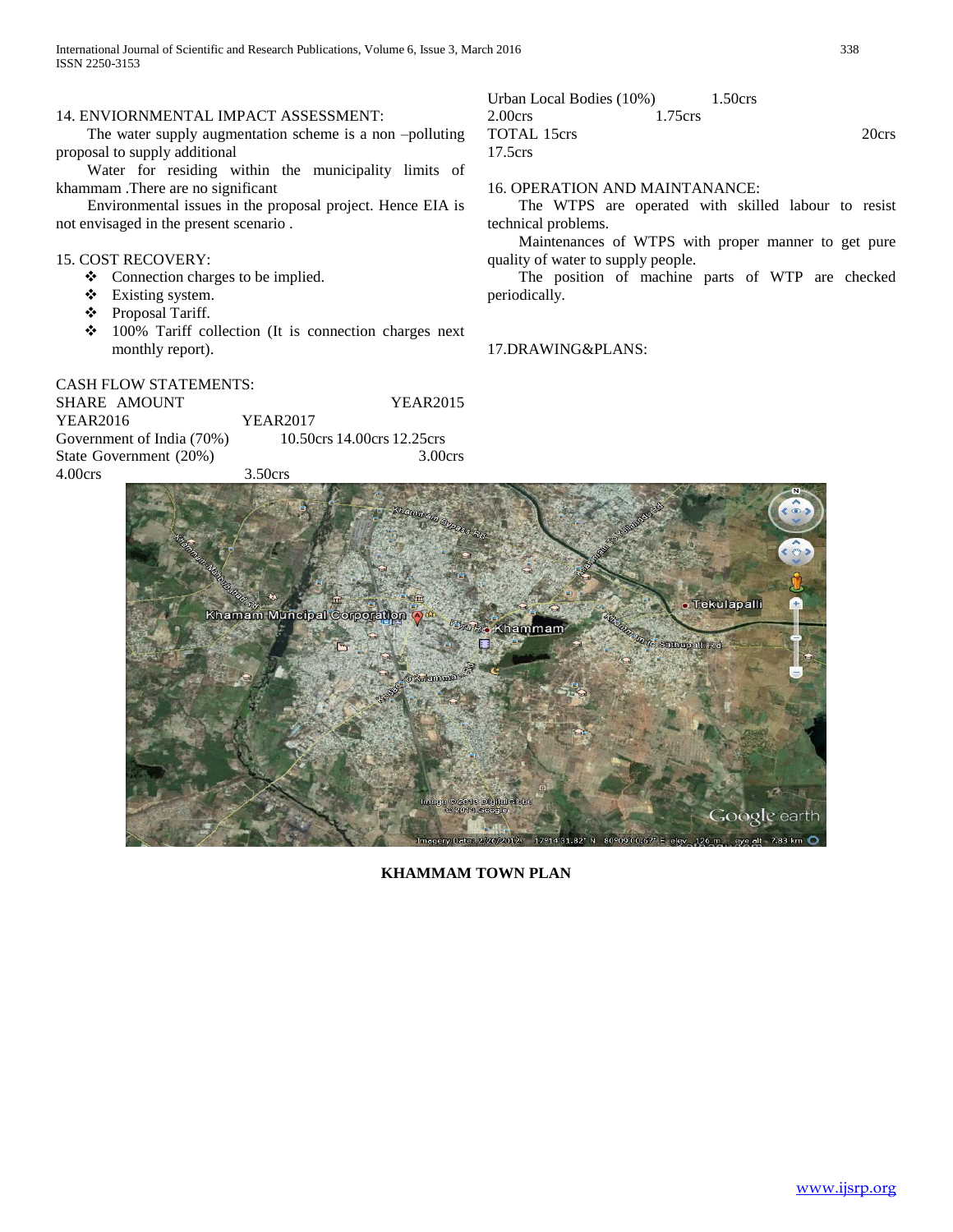

**ELEVATED SERVICE RESERVIOR (ELSR)**



**ELEVATED SERVICE RESERVIOR**